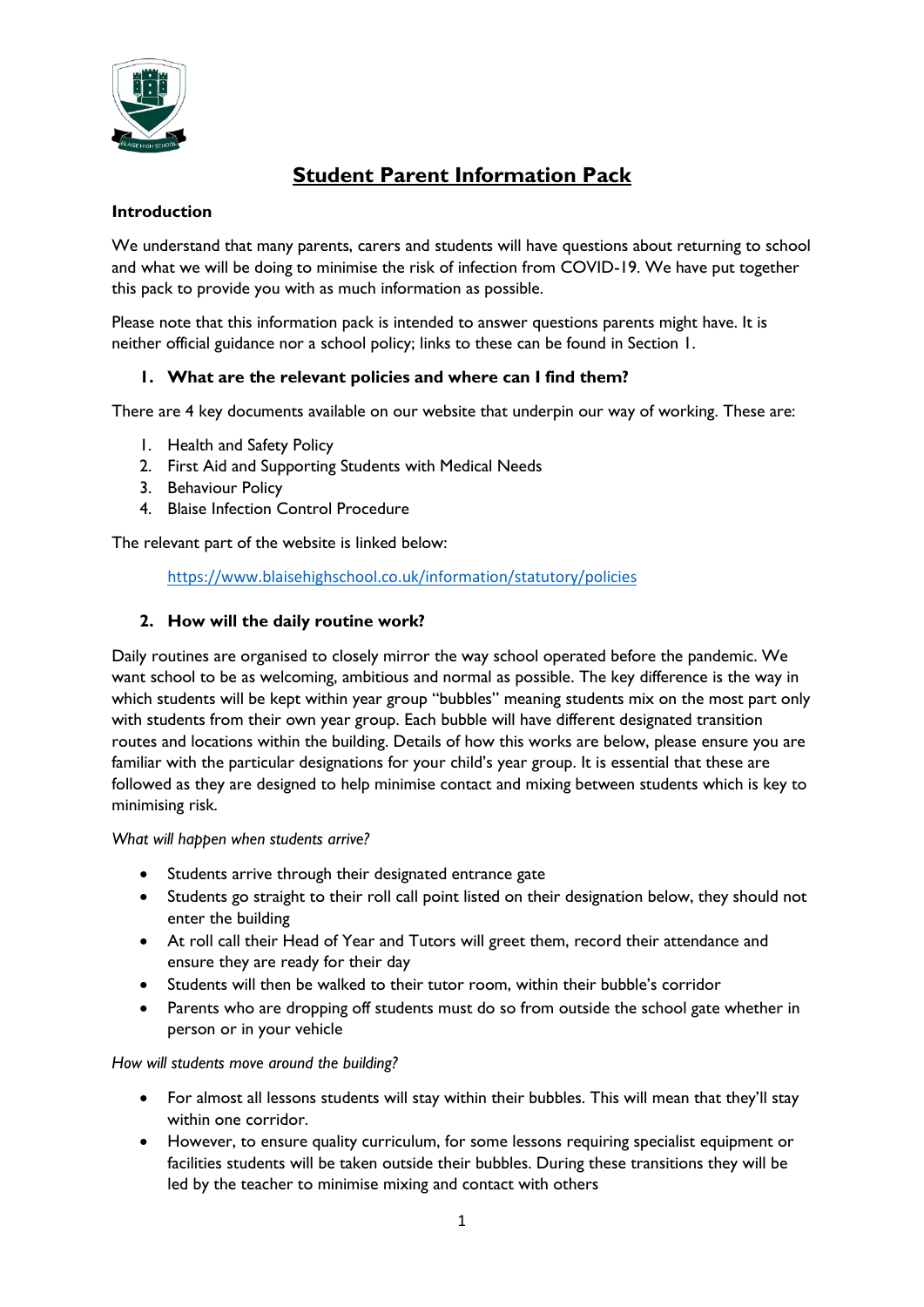

# *What is the timetable for the day?*

- Students' timetables will run as normal with the full provision of lessons
- On their first day back they will receive their personal timetable
- The only difference is that every lesson changeover will include time for sanitation, this will be organised within the bubble and supervised by staff
- Staff will be on duty throughout the day, particularly during transitions to ensure all students are safe and well-behaved

#### *What happens at the end of the day?*

- Students will leave through the same gate as they enter, this is on their designated schedule
- Students must leave site promptly, and will only be able to stay on-site for a pre-arranged club or activity
- Parents who are picking up students must do so from outside the school gate whether in person or in your vehicle

|                              | <b>Teaching</b><br><b>Space</b> | <b>Roll Call</b> | Entry/Exit<br>Gate   | <b>Social Space</b>    | <b>Dining Space</b> |
|------------------------------|---------------------------------|------------------|----------------------|------------------------|---------------------|
| Year 7                       | <b>Upstairs Red</b>             | Gym Left         | Leisure Gates        | Astro                  | Gym Left            |
| Year 8                       | Downstairs<br>Red               | Gym Right        | <b>Halen Gates</b>   | Playground             | Hall                |
| Year 9                       | Blue                            | Hall             | Main<br>Pedestrian   | Front Lawn             | Canteen             |
| Year 10 &<br>KS3 RB          | <b>Upstairs</b><br>Green        | Canteen          | Main Vehicle<br>Gate | <b>MUGA</b>            | Gym Right           |
| Year 11 &<br><b>KS4/5 RB</b> | Downstairs<br>Green             | Classrooms       | Marissal Road        | Marissal<br>Playground | Atrium              |

*What are the designations for each bubble?*

*Where are the designations for each bubble?*



# Entry to roll call

| Key                               |  |
|-----------------------------------|--|
| Y7-Left Gym                       |  |
| Y8 - Right Gym                    |  |
| $Y9 - Ha$ il                      |  |
| <b>D.R. KRR RR - Camt</b>         |  |
| Y11, KS4 RB & KS5 RB - Classrooms |  |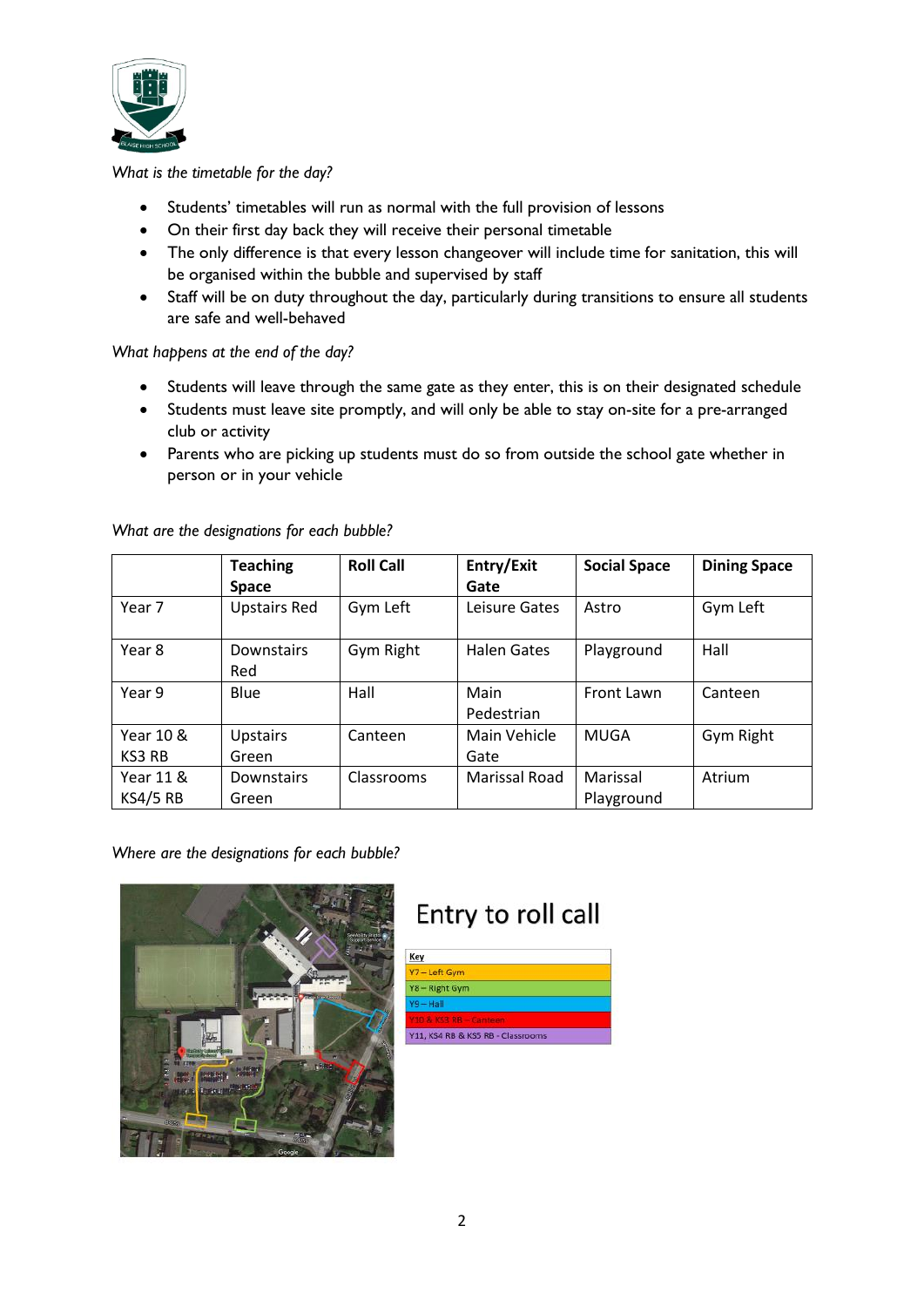



# Social Time

| Key                                        |
|--------------------------------------------|
| Y7 - Gym Left & Astro                      |
| Y8-Hall and Playground                     |
| Y9 - Canteen and Front Lawn                |
| 10 & KS3 RB - Gym Right & MUGA             |
| Y11, KS4 RB & KS5 RB - Atrium and Marissal |



# End of the day

| Key                                  |  |
|--------------------------------------|--|
| Y7-Leisure Gate                      |  |
| Y8 - Halen Gate                      |  |
| Y9 - Pedestrian Gate                 |  |
| Y10 & KS3 RB - Vehicle Gate          |  |
| Y11, KS4 RB & KS5 RB - Marissal Gate |  |

# **3. What happens at break and lunch?**

We want break and lunchtime to feel as normal as possible. It's important that students can socialise with their peers, rest and engage in extra-curricular activities. Students will spend social times in their designated location, which includes both indoors and outdoors space. Social seating will be rearranged to reduce face to face contact and promote distancing. As always, social times will be supervised by staff to ensure students are safe.

### *What will happen with food and drink?*

- Students will be able to purchase food, both hot and cold, from our canteen. This service will be held in each designated indoor location. To enable this mobile service at each location the menu has had to reduce so students will notice fewer choices. However, the quality of food and service will be the same
- Students can, like always, bring a packed lunch if they prefer
- We ask that students don't touch each other during social times; this means they will not be permitted to share food or drink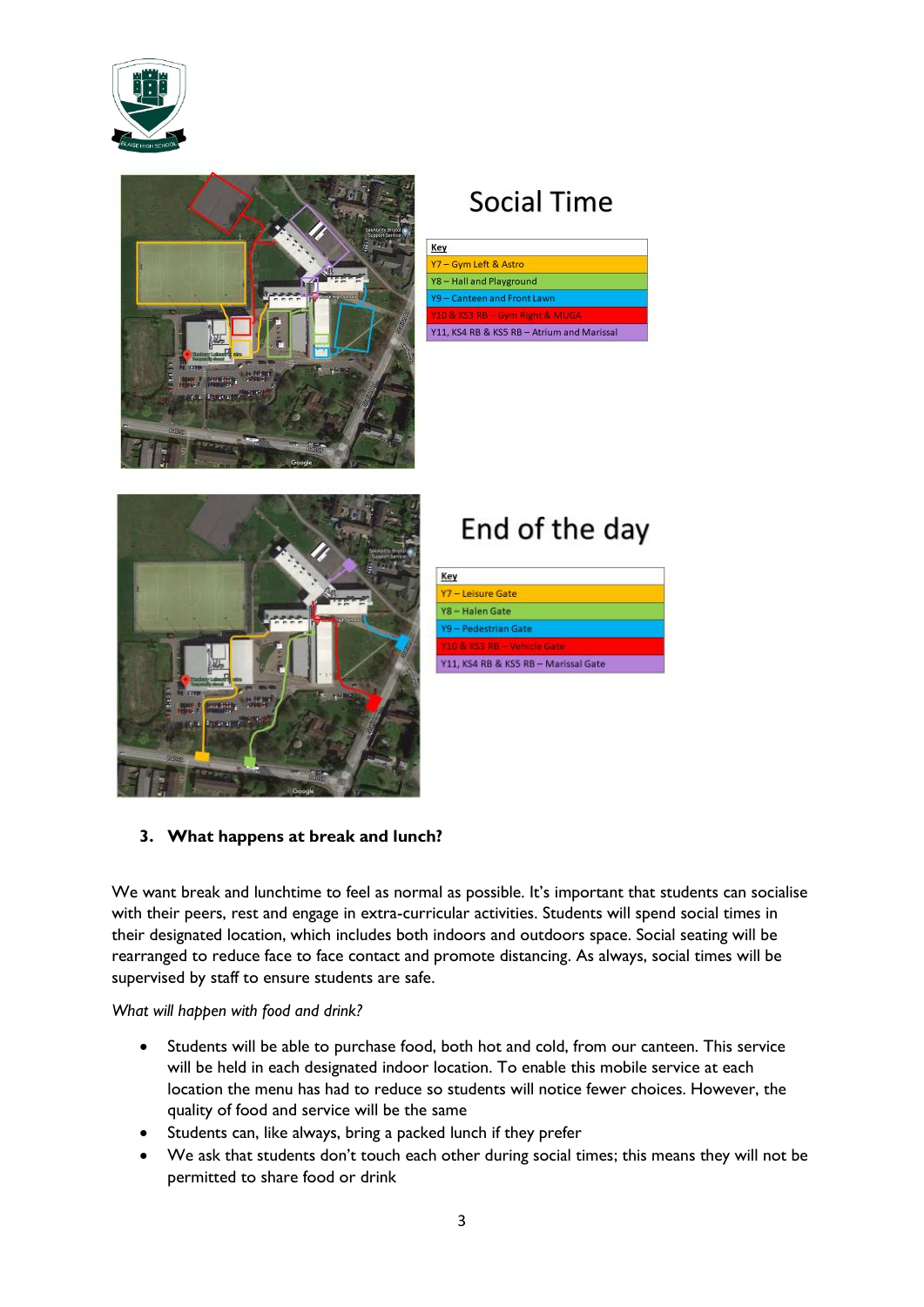

# **4. How will infection be controlled?**

There are important actions that students, their parents and staff can take during the coronavirus (COVID-19) outbreak to help prevent the spread of the virus. Blaise High School is ensuring that we implement these actions and expects you to understand and follow these too.

Preventing the spread of coronavirus (COVID-19) involves dealing with direct transmission (for instance, when in close contact with those sneezing and coughing) and indirect transmission (via touching contaminated surfaces). A range of approaches and actions are being employed to do this. These can be seen as a hierarchy of controls that, when implemented, creates an inherently safer system, where the risk of transmission of infection is substantially reduced. These include:

- Minimising contact with individuals who are unwell by ensuring that those who have coronavirus (COVID-19) symptoms, or who have someone in their household who does, do not attend
- Cleaning hands more often than usual wash hands thoroughly for 20 seconds with running water and soap and dry them thoroughly or use alcohol hand rub or sanitiser ensuring that all parts of the hands are covered
- Ensuring good respiratory hygiene by promoting the 'catch it, bin it, kill it' approach throughout the school
- An enhanced cleaning schedule
- Minimising contact and mixing by creating bubbles

At Blaise High School we have implemented the following specific routines:

- Sanitation stations at all entrances/exits including tissues and alcohol gel sanitisers
- Sanitation equipment at all rooms including tissues, wall mounted alcohol gel sanitiser dispensers and disinfectant wipes which must be routinely used by all students as part of entry to lessons
- Increased frequency of cleaning, in particular the routine cleaning of frequently touched surfaces throughout the day, scheduled cleaning of rooms used by different bubbles and deep cleaning of all spaces at the end of every school day
- Removal of unnecessary furniture, loose and soft items
- The promotion of good hygiene through clear posters throughout the school
- Maintaining good ventilation
- Reduced mixing of by having year group bubbles
- Limiting the number of students using toilets at any one time to reduce crowding
- Ensuring staff are on duty to monitor students throughout the day

### 5. **How will the first aid protocol work?**

The following expectations must be followed by students:

- any student who is unwell with coronavirus (COVID-19) symptoms\* must not attend school
- any student living in a household with someone with coronavirus (COVID-19) symptoms\* must not attend school

*\*NHS guidance on relevant symptoms can be found here:* https://tinyurl.com/yamja5m8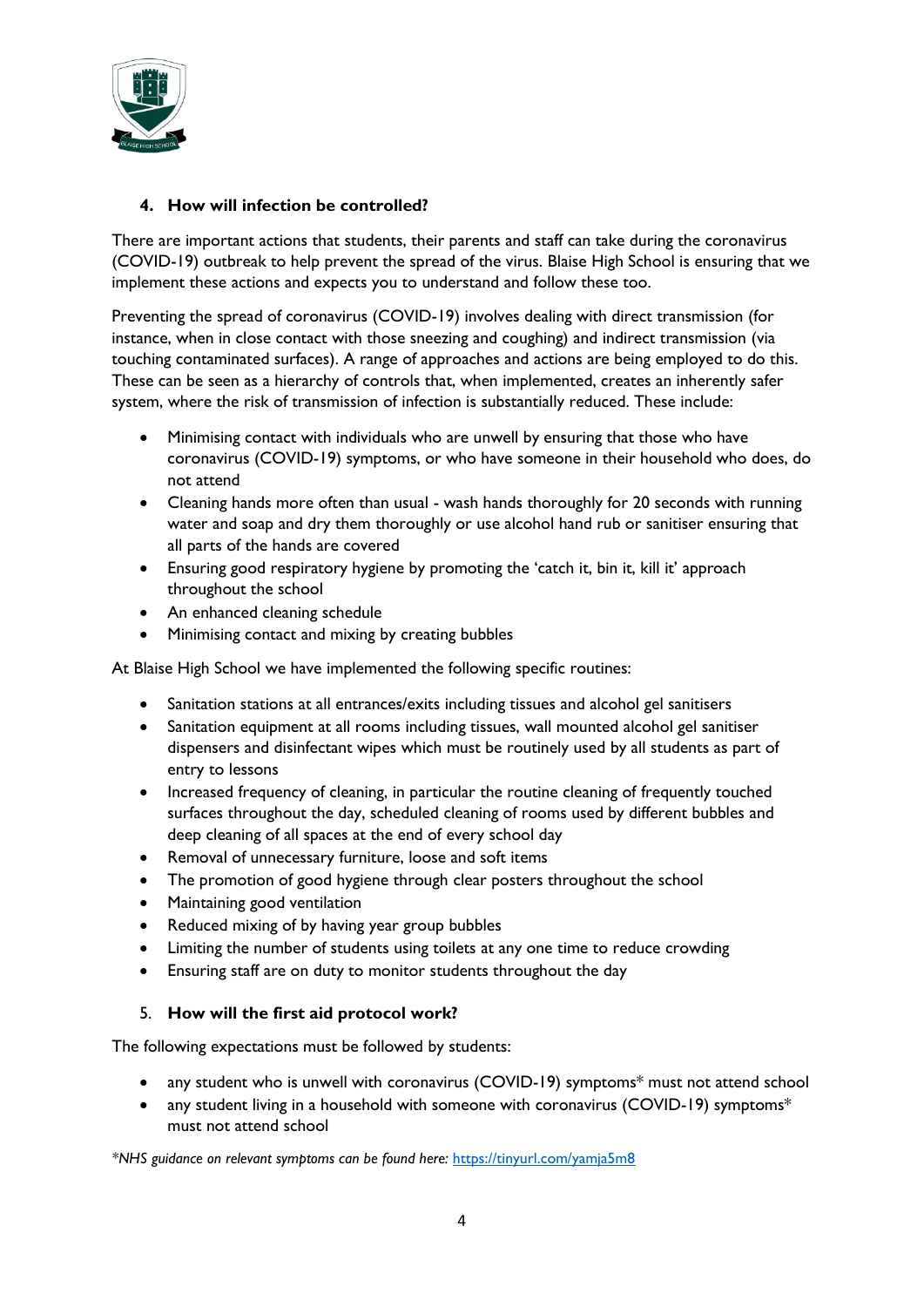

If a student becomes unwell on site and requires first aid we will follow this procedure:

- Staff will use the on-call procedure to alert senior staff to attend and remove the student to the first aid area
- A trained first aid staff member will then assess the student
- If the student is unwell with a new, continuous cough or a high temperature, or has a loss of, or change in, their normal sense of taste of smell (anosmia), they must be sent home and advised to follow the COVID-19: guidance for households with possible coronavirus (COVID-19) infection guidance. This guidance can be found here: <https://tinyurl.com/u25puoa>
- The first aider or senior leader will contact parents to arrange for them to be collected
- If a child is awaiting collection, they will be moved, to a room where they will be isolated behind a closed door, with an appropriate adult supervising if required. A window in the room will be opened for ventilation
- If they need to go to the toilet while waiting to be collected, they will use a separate toilet. The toilet will be cleaned and disinfected using standard cleaning products before being used by anyone else
- PPE will be worn by staff caring for the child while they await collection if a distance of 2 metres cannot be maintained
- In an emergency we will call 999 if they are seriously ill or injured or their life is at risk.
- If the student is unwell with symptom unrelated to coronavirus (COVID-19) we will follow our usual protocols for first aid

# **6. What are the academic expectations?**

*Are we changing the curriculum?*

Our curriculum remains unchanged, we have worked hard to ensure that high quality lessons and a broad and balanced curriculum are maintained despite the changes required by the guidance.

We will also continue to run interventions, particular to ensure all Key Stage Three pupils can read with fluency and all Key Stage Four pupils are well prepared for their exams.

#### *What about homework?*

Homework will continue to be an essential learning tool. Students will be expected to complete selfquizzing in their planner and reading each night. All students will also complete online homework for their core subjects, for example Hegarty Maths. More details of how the online homework will work will be clarified with students directly when they return to school. We will also spend time reminding students of expectations and best techniques for self-quizzing to ensure any skills lost during the closure are re-taught. We expect all students in Years 7 to 10 will complete 5 hours of homework weekly, Year 11 students will complete more than this.

### **7. What are the behaviour expectations?**

Blaise High School continues to have high expectations of behaviour. Most importantly the Blaise High School behaviour policy will continue to be adhered to and has been updated for the new academic year. There are some additions to the usual expectations that we must make clear.

• Failure to comply with expectations regarding maintaining bubbles and/or hygiene and sanitation will be treated as defiance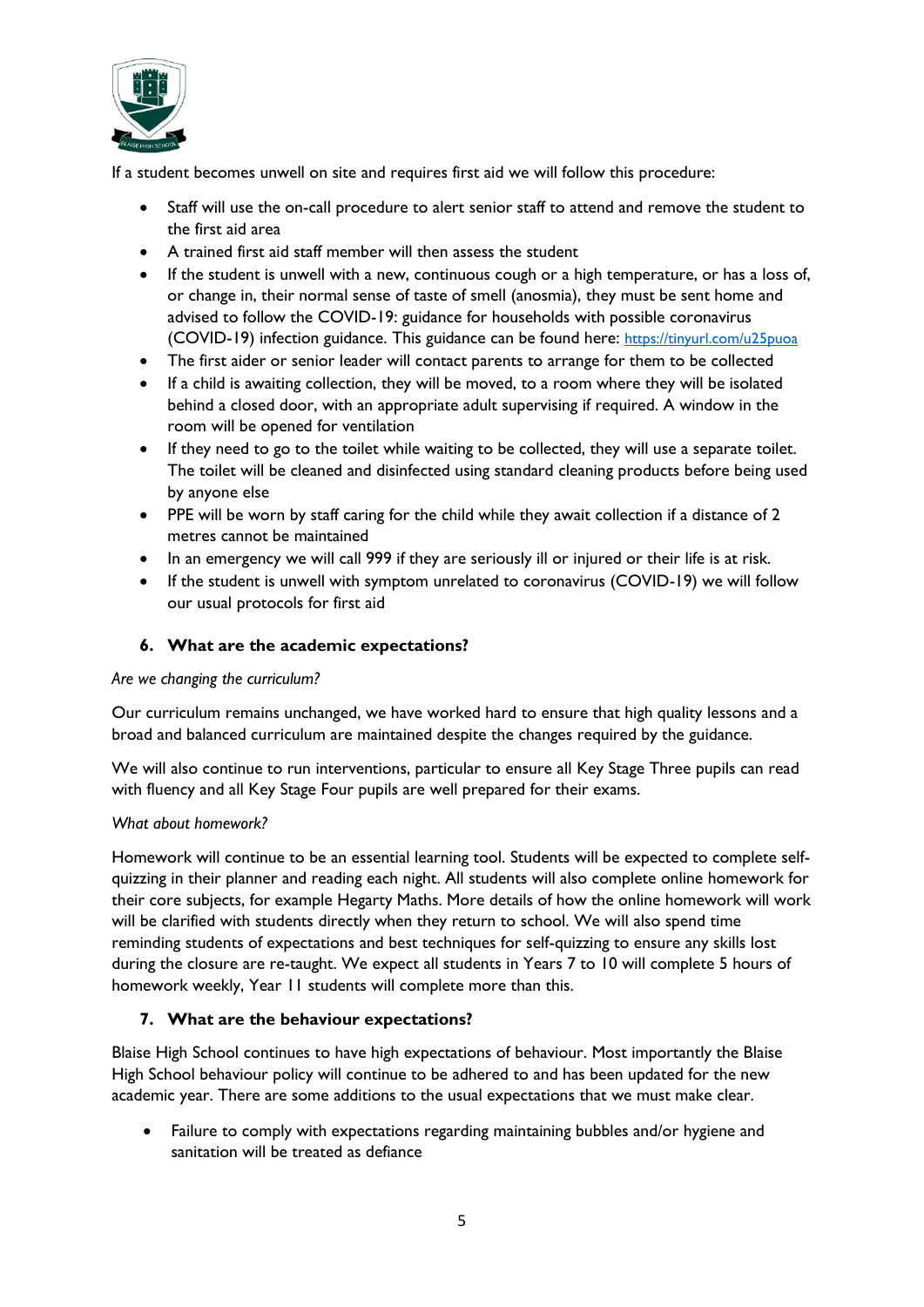

- Students will be reminded and informed, as we understand that these expectations are unusual and new in these circumstances
- However, if students persistently defy these expectations this will result in their removal from site as they will be undermining safety, this will be a fixed term exclusion
- In this circumstance we will contact parents to arrange their removal from site and students will be isolated with a senior leader

#### *Will classrooms still be disruption free?*

Every second, of every minute, of every lesson at Blaise High School is disruption free. This is a tough but important aspect of what sets us apart from other schools. We believe wholeheartedly that all our students can meet that high standard and therefore do not accept anything but their best behaviour at school. We will not settle for less. We will continue to use our binary behaviour system, giving one warning for first disruption and then, if a student chooses to disrupt again, sending them out of class. They will go to "Supervised Learning" where we will ensure students are kept socially distant during their time there. Senior and Pastoral Leaders will be on duty throughout the day to ensure this process is managed safely.

### **8. What the expectations for attendance and punctuality?**

### *Do all student have to attend school?*

School attendance is mandatory from September. This means from that point, the usual rules on school attendance will apply, including:

- Parents' duty to ensure that their child attends regularly at school
- Our responsibilities to record attendance and follow up absence
- The availability to issue sanctions, including fixed penalty notices in line with local authorities' codes of conduct

### *What happens if a student is shielding?*

The only examples of absence from school relating to shielding or self-isolating are for students unable to attend in line with public health advice because they have had symptoms or a positive test result themselves; or because they are a close contact of someone who has coronavirus (COVID-19). In these circumstances the absence will not be penalised and the student will be expected to engage in the curriculum remotely. Blaise High School will provide a complete remote curriculum, it will mirror the style and structure used during the school closure. We will monitor their engagement in this to ensure they have the best chance of success.

All other forms of shielding will pause on the 1st August, although this is subject to a continued decline in the rates of community transmission of coronavirus (COVID-19). If this changes we will get in contact to explain how we will support any student who remains on the shielded patient list or has family members who are shielding.

#### *What happens if a student is late to school?*

It is, as ever, important that students are on time to school. Being on time ensures students benefit fully from our morning routines and the whole curriculum. Not only this but punctuality will be key to maintaining our bubbles. Students arriving late will be met by a senior leader, will be escorted to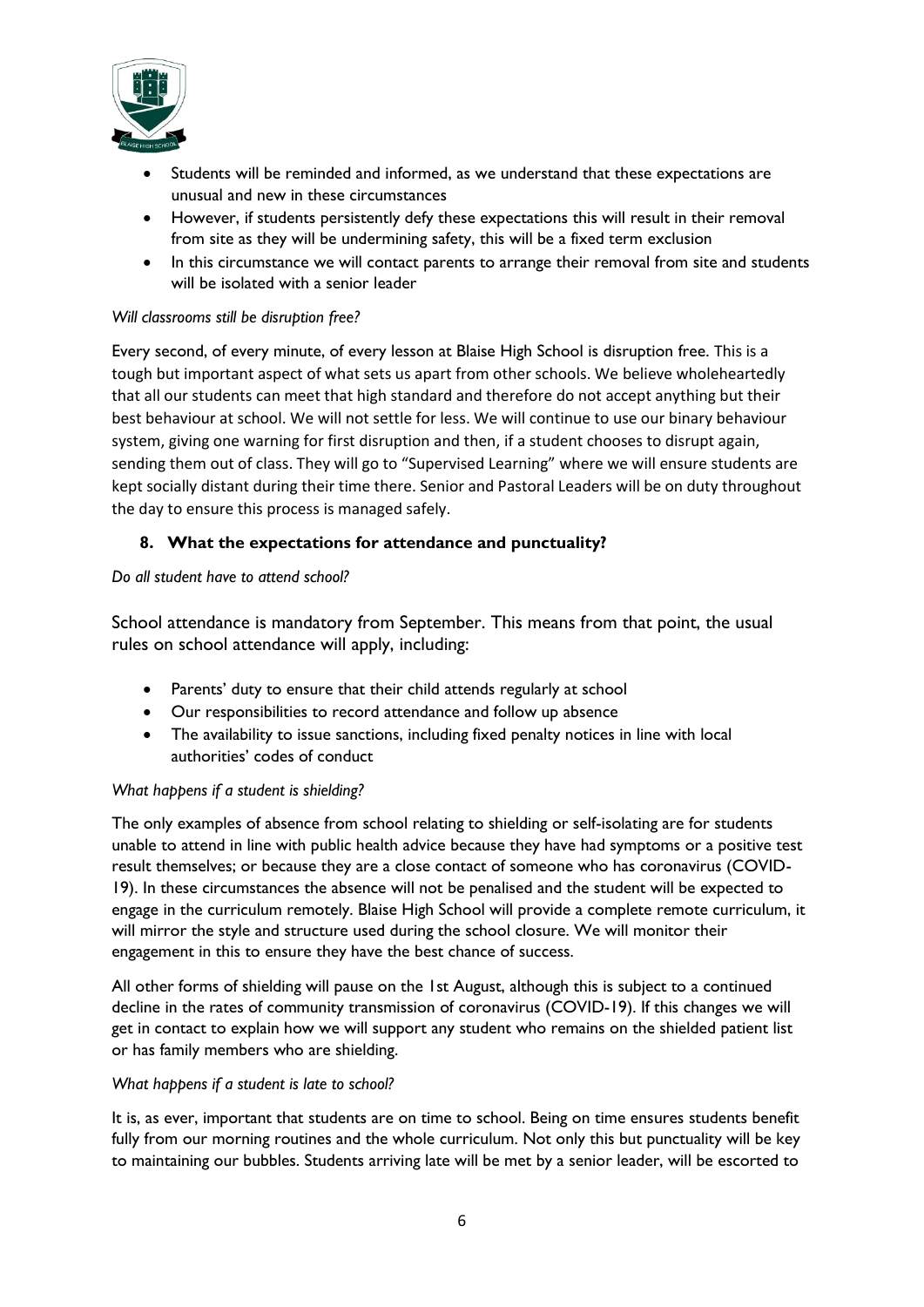

their bubble and we will contact home. If lateness is persistent parents will be required to attend a meeting to discuss this concern.

# **9. What are the expectations for equipment and uniform?**

#### *Do students still wear full uniform?*

Students must wear full school uniform at all times. Please contact the school if you need support in providing this. Expectations with regard to shoes, accessories and jewellery remain as usual. Full details of these expectations can be found here: https://tinyurl.com/y9edkwau

Current NHS advice suggests that it is not necessary to wash uniform after a day in school – although you may wish to as part of your normal laundry cycle.

Blaise High School will continue to provide uniform items on the day to any student requiring them to ensure that all students are wearing the correct uniform every day. Those items borrowed will be laundered and/or quarantined when they are returned.

#### *Do students still bring their own equipment to school?*

Students must bring equipment and stationery for lessons including the usual pencil case with pen, pencil, ruler, maths set and calculator. If students need support with this we will be able to provide equipment. Students should not lend or swap equipment between each other.

#### *Can students wear a face mask?*

#### *This section was amended on 26th August in line with revised government guidance*

The government's position is currently that "while the government is not recommending face coverings are necessary, schools will have the discretion to require face coverings in communal areas if they believe that is right in their particular circumstances." Bristol currently has a relatively low rate of Covid-19 transmission, and we have taken a number of precautions to minimise any risk, as outlined in this document. Therefore, in line with the above government guidance, we will not be making the wearing of masks mandatory in the corridors.

Furthermore, the guidance states: "Face coverings can have a negative impact on learning and teaching and so their use in the classroom should be avoided." We therefore recommend that students do not wear masks in classrooms. However, we recognise that some students will feel more comfortable wearing a face mask in the corridors and/or in the classroom we are happy for them to do so. It is essential that when wearing a face mask, rules are followed to ensure they're used safely and are fitting with the high expectations of our school.

Rules on face coverings at Blaise High School:

- 1. Unless we experience a local lockdown in our area, face coverings remain optional for staff and students
- 2. All masks worn must be plain coloured with no patterns, logos or motifs
- 3. Students who deliberately wear their masks incorrectly, e.g. on their chin or forehead, will be asked to remove their mask for the day
- 4. Students wearing a mask should also bring a resealable plastic bag to place the mask in when they are not using it (e.g. when eating)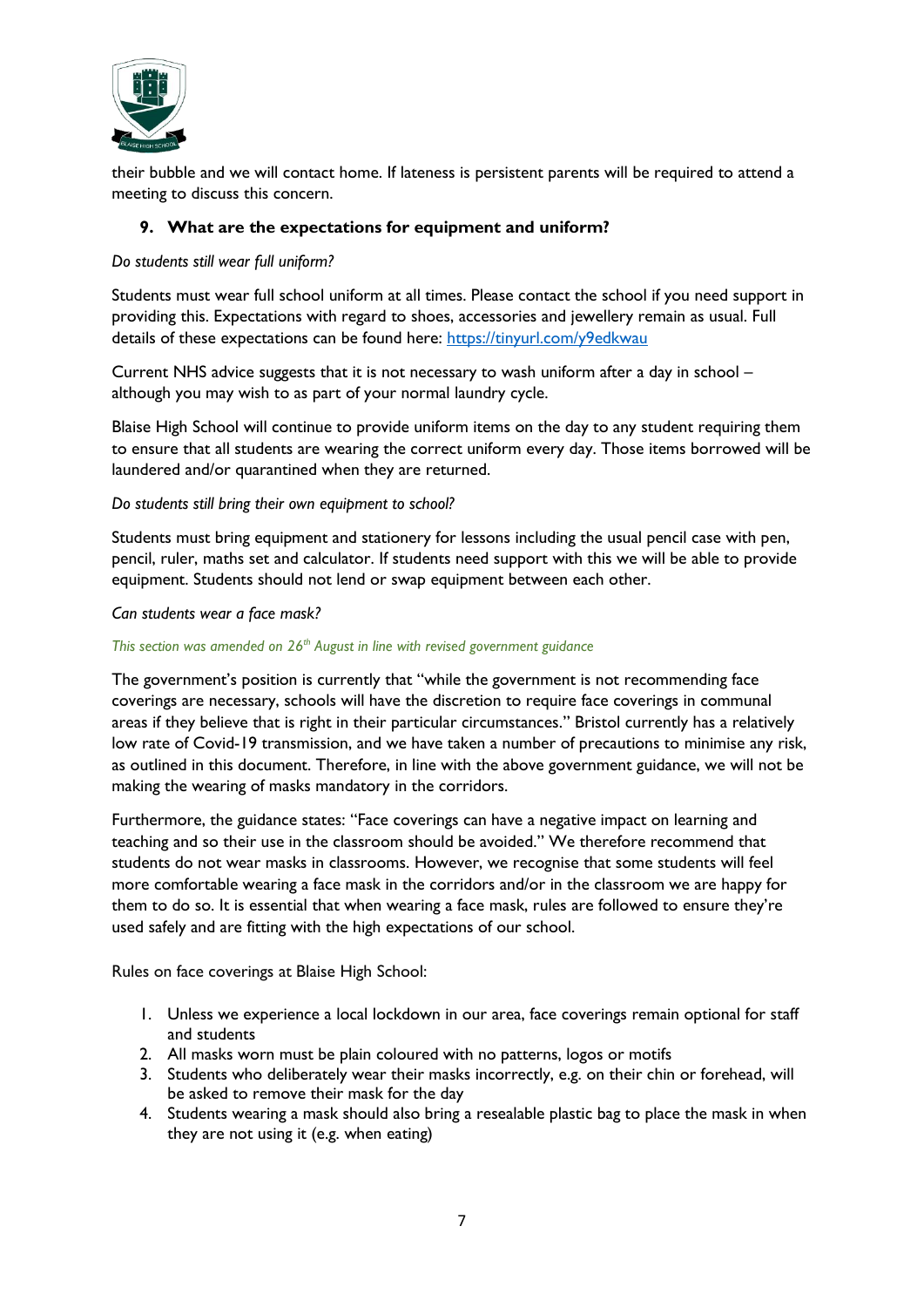

### *Are students required to carry hand sanitiser?*

Students may carry their own hand sanitiser gel or wipes if they wish. However, this is not required as school will provide this for all students on site. Students will be required to use the sanitiser provided as part of the entry routine to lessons. Mis-use of sanitiser, which is construed as dangerous, will be sanctioned as per our behaviour policy.

# **10. Will there still be extra-curricular activities?**

Our ambitious Character Education programme is essential to us. We believe that all pupils should be able to access a broad range of high-quality activities. Many aspects of our Character Programme involve students from different year groups coming together and so this poses new logistic challenges to ensure risks are minimised.

#### *Are extra-curricular activities safe?*

The guidance makes clear that extra-curricular clubs can run safely either with students who are all from one bubble or students from different bubbles who come together in a consistent group. To ensure clubs which include students from different bubbles are consistent we will be asking students to "sign up" before attending. A full Character Education programme will be shared in September, we will then run a sign-up week and using this we will have the consistency we need to ensure the clubs can run safely.

#### *When will clubs start?*

We hope to be able to start after school clubs from September  $21<sup>st</sup>$  as we believe this gives us enough time to make necessary arrangements for these to launch safely.

### *Will interventions run before school?*

Breakfast club will be on offer; however, it will require sign up beforehand to ensure the group using this are consistent. We will organise sign-up in September and hope to start running breakfast club from September 21st.

#### *Will Champions Hour run after school?*

Junior Champions Hour will run daily from 3pm to 4pm for Year 7 to 10 and from 4pm to 5pm for Year 11 students to complete homework with supervision and support. Each bubble will be given their own designated space. For some students Champions Hour will become compulsory if we have identified that they require additional support to complete good quality homework on time.

### **11. How do students minimise risks outside of school?**

Blaise High School has considered how pupils travel to and from school and we encourage students to walk or cycle where possible.

We remind you that the use of public transport to travel to and from school should be minimised and that where it is used students must follow the relevant guidance relating to being on public transport. Guidance for safe travel can be found here: [https://tinyurl.com/yd3hllnu.](https://tinyurl.com/yd3hllnu) We will support students when they arrive at school to remove and store their face coverings safely as per government guidance.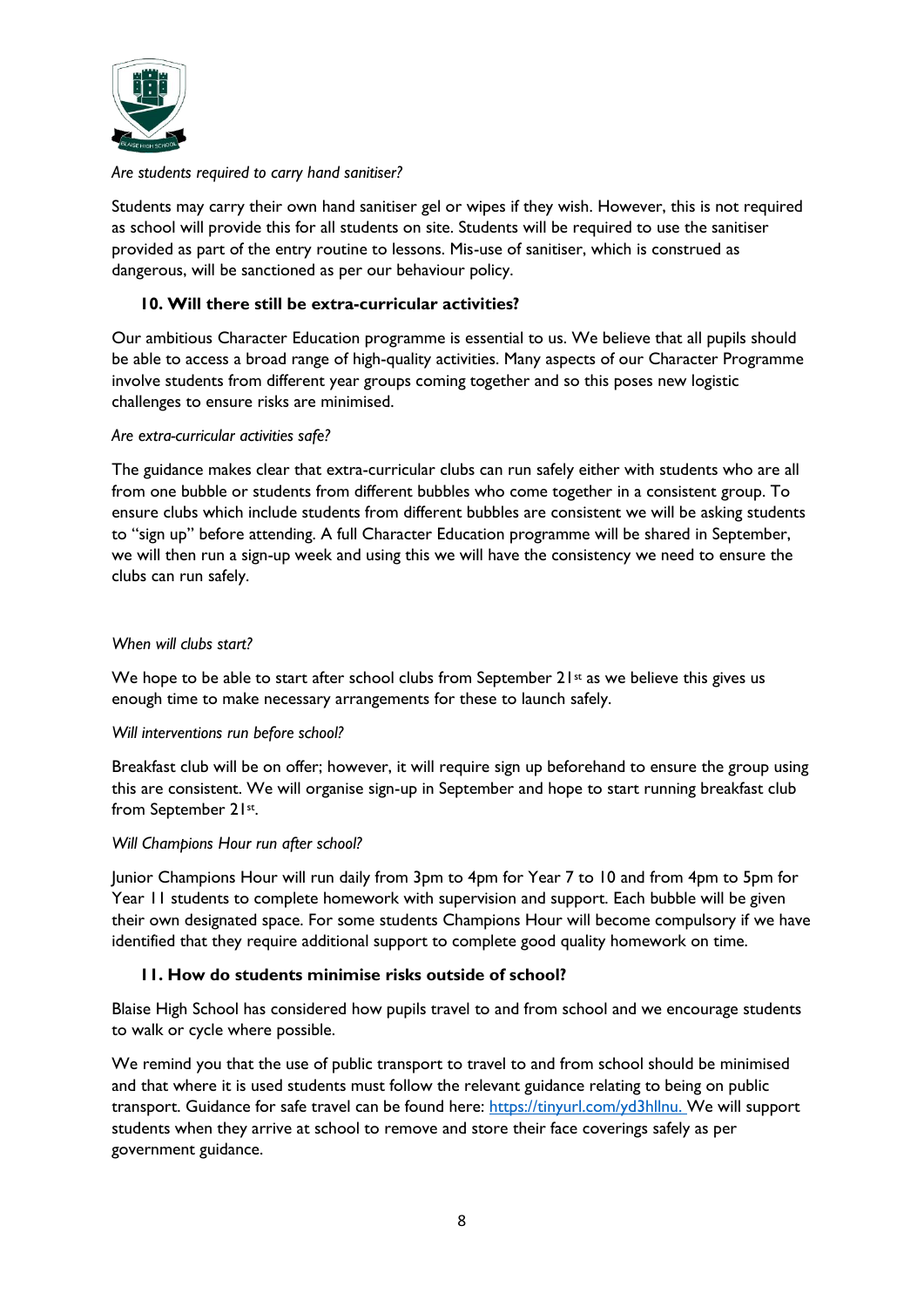

We remind all our students that they should follow guidance on how to stay safe when not at school. The latest staying alert and safe government guidance can be found here: https://tinyurl.com/y8k2aasz

# **12. What do students or families do if they have additional questions?**

*Who can I contact with my question?*

| What?                          | Who?                         | <b>Address</b>                    |  |
|--------------------------------|------------------------------|-----------------------------------|--|
| <b>General Enquiries</b>       | <b>Administration Team</b>   | info@blaisehighschool.co.uk       |  |
|                                |                              |                                   |  |
| <b>Pastoral Questions Y7</b>   | Lisa Chinn                   | Ichinn@blaisehighschool.co.uk     |  |
| <b>Pastoral Questions Y8</b>   | Oliver Bird                  | obird@blaisehighschool.co.uk      |  |
| <b>Pastoral Questions Y9</b>   | Andy Pryde                   | apryde@blaisehighschool.co.uk     |  |
| <b>Pastoral Questions Y10</b>  | Ion Peach                    | jpeach@blaisehighschool.co.uk     |  |
| <b>Pastoral Questions YII</b>  | Christabel Brightley         | cbrightley@blaisehighschool.co.uk |  |
|                                |                              |                                   |  |
| <b>Attendance Enquiries</b>    | Nicole Cerullo,              | ncerullo@blaisehighschool.co.uk   |  |
|                                | <b>Assistant Headteacher</b> |                                   |  |
| <b>Resource Base Enquiries</b> | Sammy Nutt, Head of          | snutt@blaisehighschool.co.uk      |  |
|                                | <b>RB</b> Department         |                                   |  |
| Main School SEN Enquiries      | lan Squire, Main School      | isquire@blaisehighschool.co.uk    |  |
|                                | <b>SENco</b>                 |                                   |  |

*What should a student do if they have a question or need help during the school day?*

Students can access support throughout the school day, however, it is important that students remain focussed on their routines and lessons. This is why we have built in specific mechanisms to help students get support without detracting from their normal day.

- Firstly, roll call is a dedicated time every morning where tutors check every student is ready for their day. We encourage students to raise their questions there and tutors will make sure they get support
- Secondly, we have a robust pastoral system including a Head of Year for each year group and 3 Deputy Heads of Year. Students can ask their Head of Year for guidance before school, during break or lunch or after school every day
- Thirdly, break and lunch are always covered by duty staff. This includes the entire Senior Team every day and teaching staff on a rota. We always work collaboratively and students can speak to any teacher if they have a concern
- Finally, we have a robust and dedicated safeguarding team led by our Designated Safeguarding Lead, Lydia Greenwood. The team also includes school counsellors and family support workers. They will respond swiftly to referrals

### *Will Thrive still be available?*

We are very proud of our Thrive provision run by Ms Chinn and Mr Bransfield. Thrive will continue but will need to look a little different in our new way of working. Rather than the Thrive room being open at break and lunch, our Thrive practitioners will be available in the bubble areas of the school. Thrive sessions will be 100% scheduled in advance and there will no longer be ad hoc sessions available. Students involved in a session will have this included on their timetable.